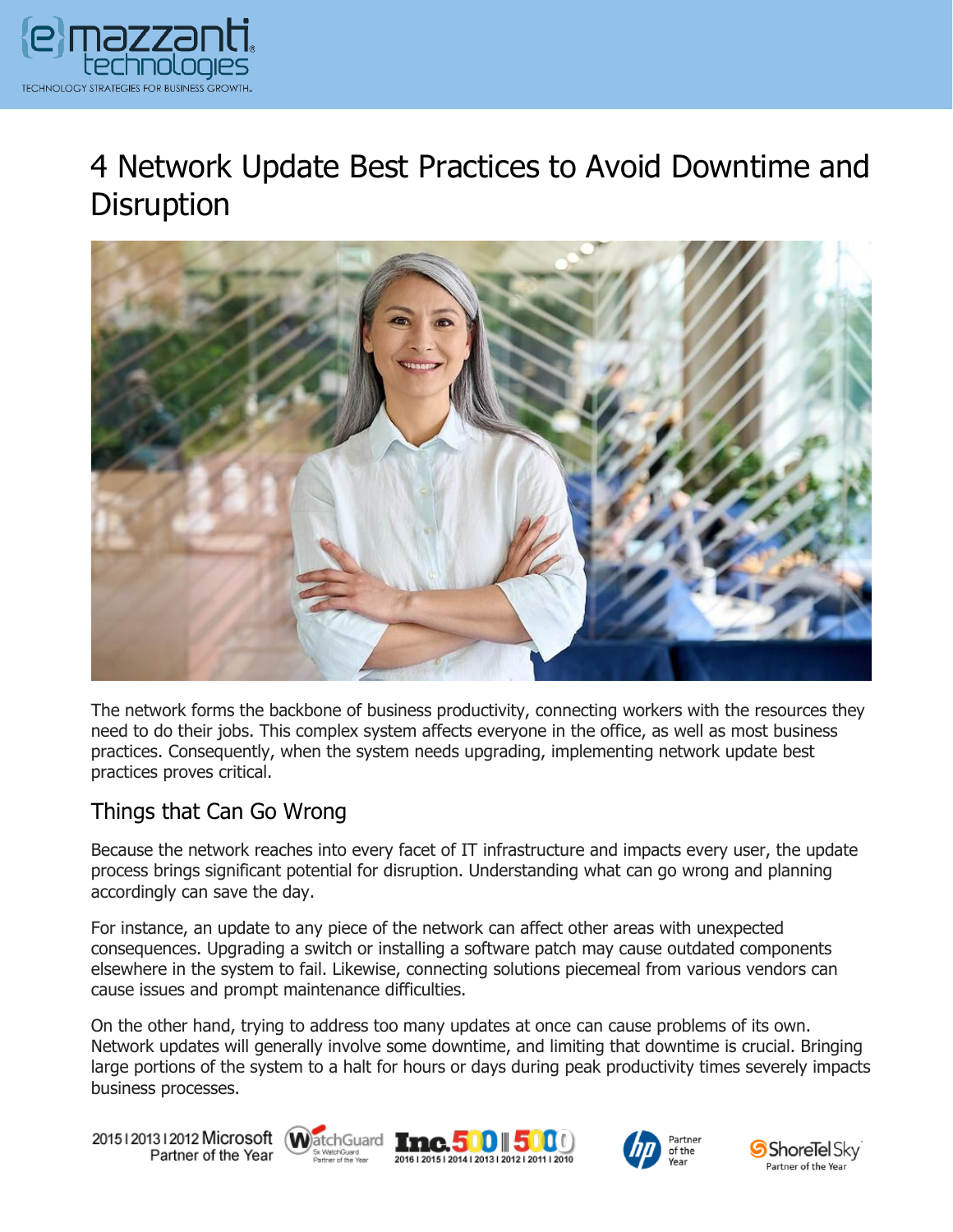Additionally, any network upgrade needs to account for future growth and ongoing changes in the environment. Make sure that the updates made will support the demands of the devices and applications that will run on the system. The network configuration that served five years ago will fail under increased demands from a [hybrid workforce](https://www.emazzanti.net/hybrid-workspace-technology/) and bandwidth-hungry tools.



## Network Update Best Practices

#### 1. Know the Environment

Before embarking on any network update, make a detailed study of the existing environment and future needs. Start with a site survey to determine the current lay of the land. Know the number of users and types of devices that connect to the network. Document application requirements and map out the current network infrastructure.

In addition, outline the requirements for the system moving forward. This includes new services and applications that will be added. It also involves discovering security vulnerabilities and regulatory issues that need addressing. Other considerations include expected growth in personnel, devices, and office locations, as well as projected changes in business processes.

#### 2. Prioritize

Updating an entire network at once can prove both problematic and costly. Instead, plan a staggered approach, upgrading components in small chunks to avoid bringing the whole system down. This necessarily involves a process of prioritization. Identify areas that need upgrading and the reason for the update.

For instance, consider the problem areas. What elements of the network present the most vulnerabilities? Aging network components may be limiting capacity, impacting security, or halting productivity.

#### 3. Prepare a Detailed Strategy

With an understanding of the environment and a priority list in hand, you can begin to prepare a strategy. And the better the plan, the higher the success rate. A good network update plan will include at least the following:

20151201312012 Microsoft WatchGuard Tmc. 500 500 Partner of the Year